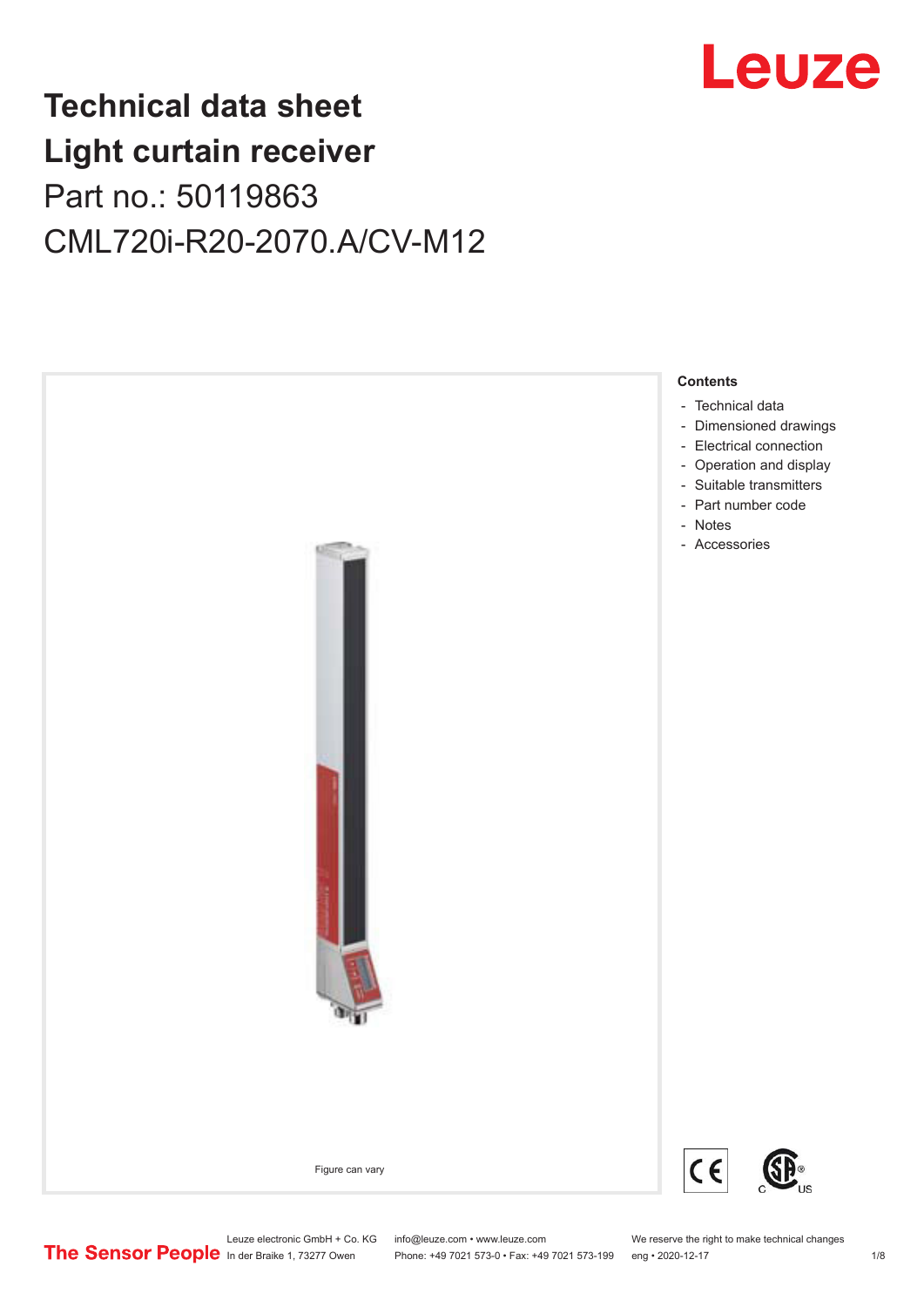## <span id="page-1-0"></span>**Technical data**

#### **Basic data**

| Series                                         | 720                                                                                                         |
|------------------------------------------------|-------------------------------------------------------------------------------------------------------------|
| <b>Operating principle</b>                     | Throughbeam principle                                                                                       |
| Device type                                    | Receiver                                                                                                    |
| <b>Contains</b>                                | 2x BT-NC sliding block                                                                                      |
| Application                                    | Object measurement                                                                                          |
|                                                |                                                                                                             |
| <b>Special version</b>                         |                                                                                                             |
| <b>Special version</b>                         | Crossed-beam scanning                                                                                       |
|                                                | Diagonal-beam scanning                                                                                      |
|                                                | Parallel-beam scanning                                                                                      |
|                                                |                                                                                                             |
| <b>Optical data</b>                            |                                                                                                             |
| <b>Operating range</b>                         | Guaranteed operating range                                                                                  |
| <b>Operating range</b>                         | 0.37m                                                                                                       |
| <b>Operating range limit</b>                   | Typical operating range                                                                                     |
| <b>Operating range limit</b>                   | 0.29m                                                                                                       |
| <b>Measurement field length</b>                | 2,070 mm                                                                                                    |
| <b>Number of beams</b>                         | 104 Piece(s)                                                                                                |
| Beam spacing                                   | 20 mm                                                                                                       |
|                                                |                                                                                                             |
| <b>Measurement data</b>                        |                                                                                                             |
| Minimum object diameter                        | 30 mm                                                                                                       |
|                                                |                                                                                                             |
| <b>Electrical data</b>                         |                                                                                                             |
| <b>Protective circuit</b>                      | Polarity reversal protection                                                                                |
|                                                | Short circuit protected                                                                                     |
|                                                | <b>Transient protection</b>                                                                                 |
|                                                |                                                                                                             |
| Performance data                               |                                                                                                             |
| Supply voltage $U_{\rm B}$                     | 18  30 V, DC                                                                                                |
| Residual ripple                                | 0  15 %, From $U_{\rm B}$                                                                                   |
| <b>Open-circuit current</b>                    | 0  435 mA, The specified values refer<br>to the entire package consisting of trans-<br>mitter and receiver. |
|                                                |                                                                                                             |
| Outputs                                        |                                                                                                             |
| <b>Number of analog outputs</b>                | 2 Piece(s)                                                                                                  |
|                                                |                                                                                                             |
| <b>Analog outputs</b>                          |                                                                                                             |
| Current                                        | 024mA                                                                                                       |
| Voltage                                        | 011V                                                                                                        |
| Analog output 1                                |                                                                                                             |
| Type                                           | Voltage                                                                                                     |
|                                                |                                                                                                             |
| <b>Analog output 2</b>                         |                                                                                                             |
| <b>Type</b>                                    | Current                                                                                                     |
|                                                |                                                                                                             |
| Inputs/outputs selectable                      |                                                                                                             |
| Output current, max.                           | 100 mA                                                                                                      |
| Input resistance                               | $6,000 \Omega$                                                                                              |
| Number of inputs/outputs selectable 2 Piece(s) |                                                                                                             |
| <b>Type</b>                                    | Inputs/outputs selectable                                                                                   |
| Voltage type, outputs                          | DC                                                                                                          |
| Switching voltage, outputs                     | Typ. $U_R / 0 V$                                                                                            |
| Voltage type, inputs                           | DC                                                                                                          |
| Switching voltage, inputs                      | high: ≥6V                                                                                                   |
|                                                | low: $\leq 4V$                                                                                              |
|                                                |                                                                                                             |

| Input/output 1                         |                                                 |  |
|----------------------------------------|-------------------------------------------------|--|
| Activation/disable delay               | 1 <sub>ms</sub>                                 |  |
| <b>Timing</b>                          |                                                 |  |
| <b>Readiness delay</b>                 | 450 ms                                          |  |
| <b>Cycle time</b>                      | $3.52$ ms                                       |  |
| Response time per beam                 | $30 \mu s$                                      |  |
| <b>Service interface</b>               |                                                 |  |
| <b>Type</b>                            | IO-Link                                         |  |
| <b>IO-Link</b>                         |                                                 |  |
| <b>Function</b>                        | Configuration via software                      |  |
|                                        | Service                                         |  |
| <b>Connection</b>                      |                                                 |  |
| <b>Number of connections</b>           | 2 Piece(s)                                      |  |
| <b>Plug outlet</b>                     | Axial                                           |  |
|                                        |                                                 |  |
| <b>Connection 1</b><br><b>Function</b> | Configuration interface                         |  |
|                                        | Signal IN                                       |  |
|                                        | Signal OUT                                      |  |
|                                        | Voltage supply                                  |  |
| <b>Type of connection</b>              | Connector                                       |  |
| <b>Thread size</b>                     | M <sub>12</sub>                                 |  |
| Type                                   | Male                                            |  |
| <b>Material</b>                        | Metal                                           |  |
| No. of pins                            | 8-pin                                           |  |
| Encoding                               | A-coded                                         |  |
|                                        |                                                 |  |
| <b>Connection 2</b>                    |                                                 |  |
| <b>Function</b>                        | Connection to transmitter                       |  |
| <b>Type of connection</b>              | Connector                                       |  |
| <b>Thread size</b>                     | M <sub>12</sub>                                 |  |
| Type                                   | Female                                          |  |
| <b>Material</b><br>No. of pins         | Metal<br>5-pin                                  |  |
| Encoding                               | A-coded                                         |  |
|                                        |                                                 |  |
| <b>Mechanical data</b>                 |                                                 |  |
| Design                                 | Cubic                                           |  |
| Dimension (W x H x L)                  | 29 mm x 35.4 mm x 2,155 mm                      |  |
| <b>Housing material</b>                | Metal                                           |  |
| <b>Metal housing</b>                   | Aluminum                                        |  |
| Lens cover material                    | Plastic                                         |  |
| Net weight                             | $2,200$ g                                       |  |
| <b>Housing color</b>                   | Silver                                          |  |
| Type of fastening                      | Groove mounting<br>Via optional mounting device |  |
| <b>Operation and display</b>           |                                                 |  |
|                                        |                                                 |  |
| Type of display                        | LED                                             |  |
| <b>Number of LEDs</b>                  | OLED display<br>2 Piece(s)                      |  |
| Type of configuration                  | Software                                        |  |
|                                        | Teach-in                                        |  |
| <b>Operational controls</b>            | Membrane keyboard                               |  |

Leuze

Leuze electronic GmbH + Co. KG info@leuze.com • www.leuze.com We reserve the right to make technical changes ln der Braike 1, 73277 Owen Phone: +49 7021 573-0 • Fax: +49 7021 573-199 eng • 2020-12-17 2/8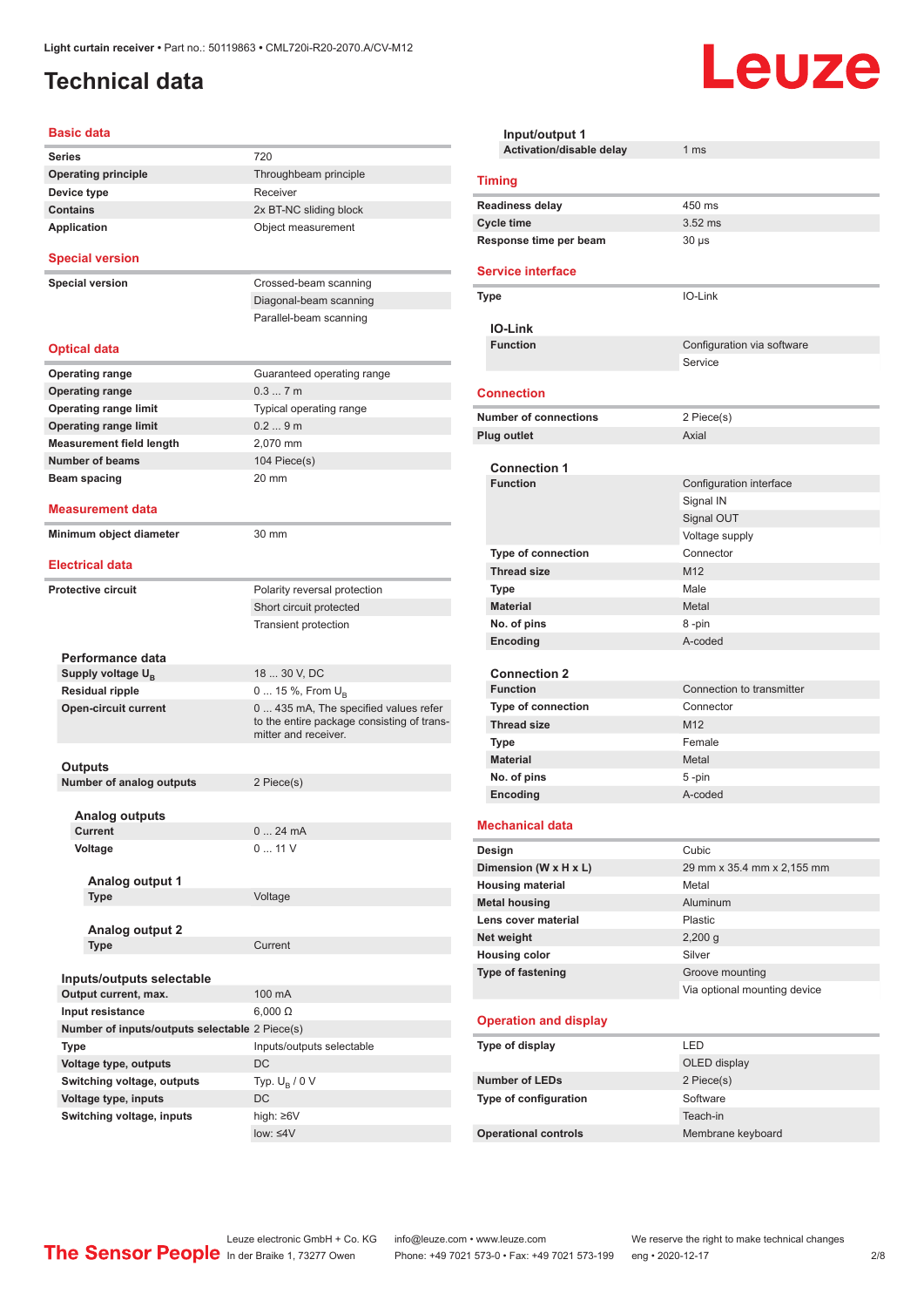## **Technical data**

# Leuze

#### **Environmental data**

| Ambient temperature, operation | $-30$ 60 °C    |  |
|--------------------------------|----------------|--|
| Ambient temperature, storage   | $-40$ 70 °C    |  |
| <b>Certifications</b>          |                |  |
| Degree of protection           | IP 65          |  |
| <b>Protection class</b>        | $\mathbf{III}$ |  |
| <b>Certifications</b>          | c CSA US       |  |
| <b>Standards applied</b>       | IEC 60947-5-2  |  |

#### **Classification**

| <b>Customs tariff number</b> | 90314990 |
|------------------------------|----------|
| eCl@ss 5.1.4                 | 27270910 |
| eCl@ss 8.0                   | 27270910 |
| eCl@ss 9.0                   | 27270910 |
| eCl@ss 10.0                  | 27270910 |
| eCl@ss 11.0                  | 27270910 |
| <b>ETIM 5.0</b>              | EC002549 |
| <b>ETIM 6.0</b>              | EC002549 |
| <b>ETIM 7.0</b>              | EC002549 |
|                              |          |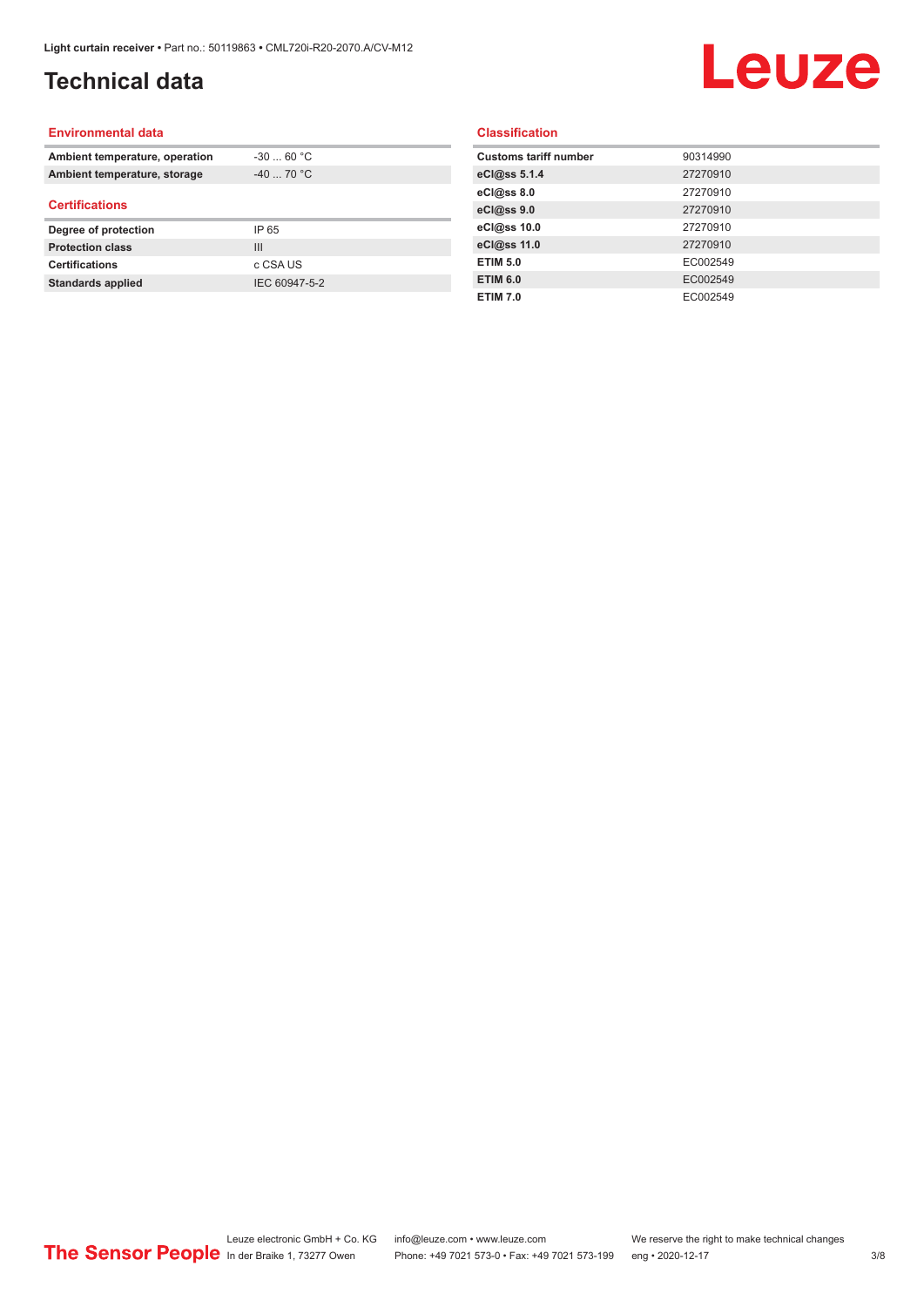#### <span id="page-3-0"></span>**Dimensioned drawings**

All dimensions in millimeters



- A Beam spacing 20 mm
- B Measurement field length 2070 mm
- F M6 thread
- G Fastening groove
- 
- T Transmitter
- R Receiver
- Y 5 mm

**Leuze**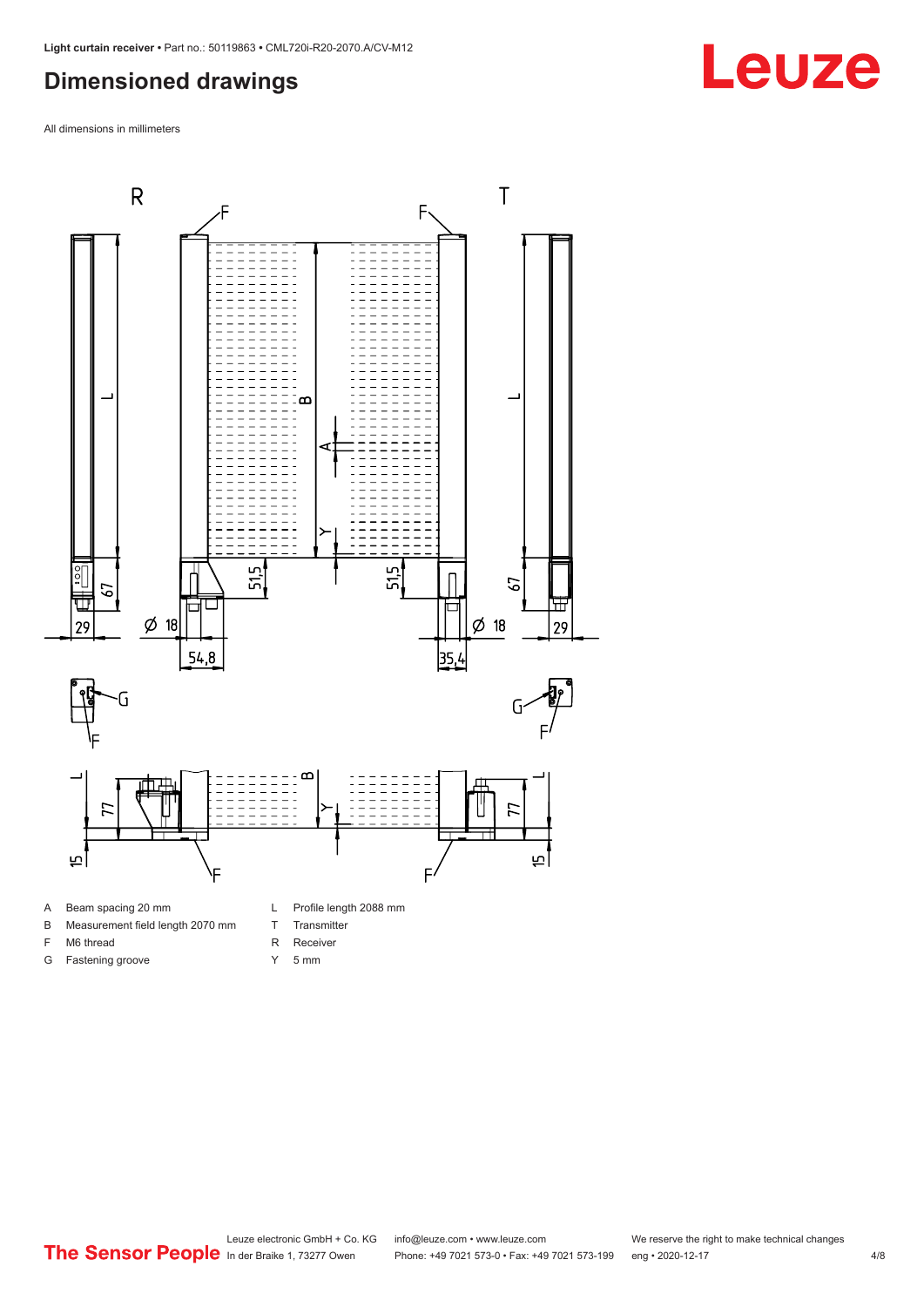### <span id="page-4-0"></span>**Dimensioned drawings**





A PWR / SW IN / OUT

## **Electrical connection**

**Connection 1**

| <b>Function</b>    | Configuration interface<br>Signal IN |
|--------------------|--------------------------------------|
|                    | Signal OUT                           |
|                    | Voltage supply                       |
| Type of connection | Connector                            |
| <b>Thread size</b> | M12                                  |
| <b>Type</b>        | Male                                 |
| <b>Material</b>    | Metal                                |
| No. of pins        | 8-pin                                |
| Encoding           | A-coded                              |

#### **Pin Pin assignment**

| 1              | $V +$            |
|----------------|------------------|
| $\overline{2}$ | I/O <sub>1</sub> |
| 3              | GND              |
| $\overline{4}$ | IO-Link          |
| 5              | I/O <sub>2</sub> |
| 6              | OUT V            |
| $\overline{7}$ | OUT mA           |
| 8              | <b>AGND</b>      |
|                |                  |



#### **Connection 2**

| <b>Function</b>    | Connection to transmitter |
|--------------------|---------------------------|
| Type of connection | Connector                 |
| <b>Thread size</b> | M12                       |
| <b>Type</b>        | Female                    |
| <b>Material</b>    | Metal                     |
| No. of pins        | $5$ -pin                  |
| Encoding           | A-coded                   |

#### **Pin Pin assignment**

| л              | <b>FE/SHIELD</b> |
|----------------|------------------|
| $\overline{2}$ | V+               |
| 3              | <b>GND</b>       |
| 4              | RS 485 Tx+       |
| 5              | RS 485 Tx-       |

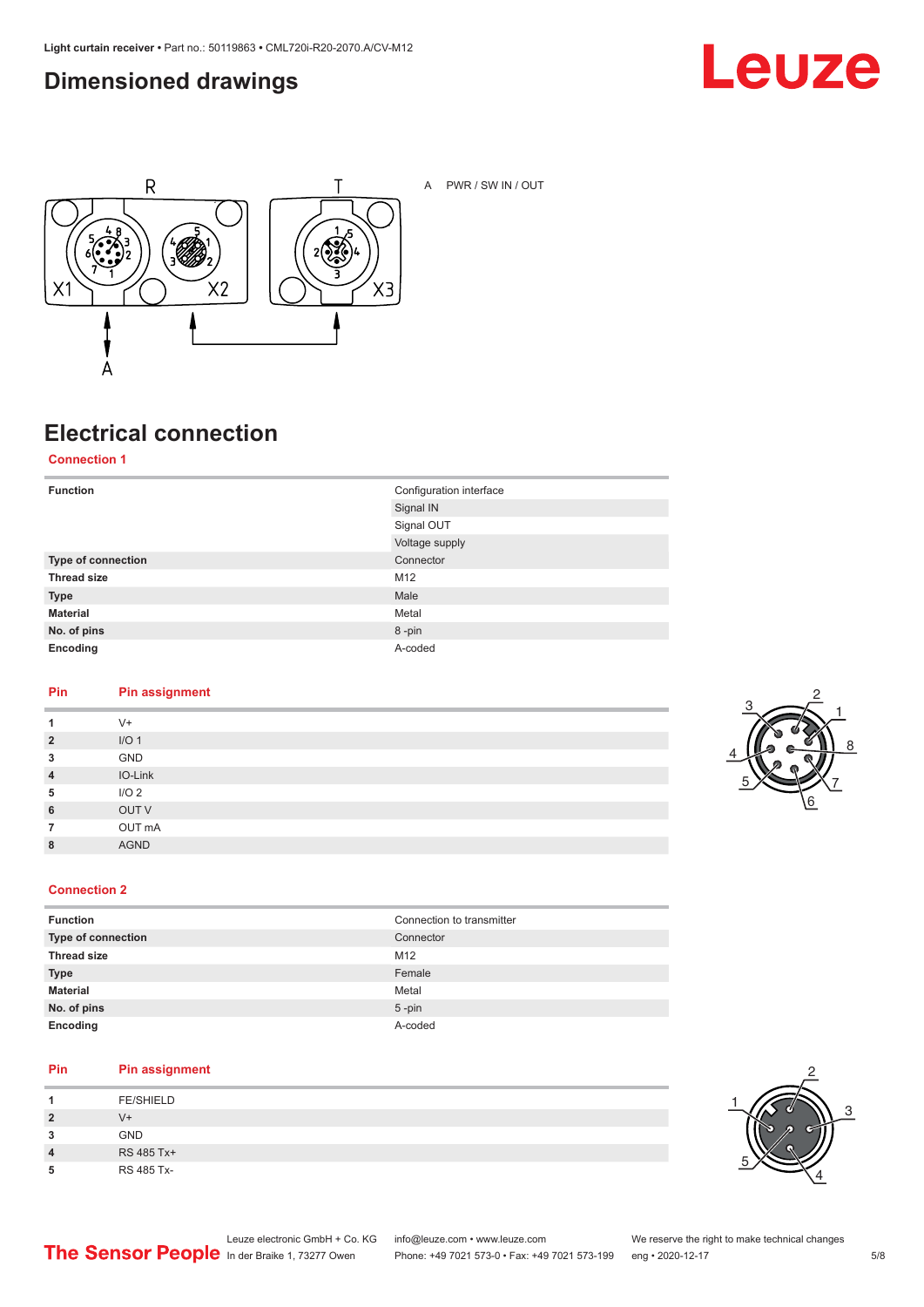## <span id="page-5-0"></span>**Operation and display**

| <b>LED</b> | <b>Display</b>           | <b>Meaning</b>                         |
|------------|--------------------------|----------------------------------------|
|            | Green, continuous light  | Operational readiness                  |
|            | Green, flashing          | Teach / error                          |
|            | Yellow, continuous light | Light path free, with function reserve |
|            | Yellow, flashing         | No function reserve                    |
|            | Off                      | Object detected                        |

#### **Suitable transmitters**

| Part no. | <b>Designation</b>         | <b>Article</b>               | <b>Description</b>                                                    |
|----------|----------------------------|------------------------------|-----------------------------------------------------------------------|
| 50119435 | CML720i-T20-<br>2070.A-M12 | Light curtain<br>transmitter | Operating range: 0.3  6 m<br>Connection: Connector, M12, Axial, 5-pin |

#### **Part number code**

Part designation: **CML7XXi-YZZ-AAAA.BCCCDDD-EEEFFF**

| <b>CML</b>           | <b>Operating principle</b><br>Measuring light curtain                                                                                     |
|----------------------|-------------------------------------------------------------------------------------------------------------------------------------------|
| 7XXi                 | <b>Series</b><br>720i: 720i series<br>730i: 730i series                                                                                   |
| Y                    | Device type<br>T: transmitter<br>R: receiver                                                                                              |
| <b>ZZ</b>            | <b>Beam spacing</b><br>05:5 mm<br>10:10 mm<br>20:20 mm<br>40:40 mm                                                                        |
| <b>AAAA</b>          | Measurement field length [mm], dependent on beam spacing                                                                                  |
| в                    | Equipment<br>A: connector outlet, axial<br>R: rear connector outlet                                                                       |
| CCC                  | Interface<br>L: IO-Link<br>/CN: CANopen<br>/PB: PROFIBUS<br>/PN: PROFINET<br>/CV: Analog current and voltage output<br>/D3: RS 485 Modbus |
| <b>DDD</b>           | <b>Special equipment</b><br>-PS: Power Setting                                                                                            |
| <b>EEE</b>           | <b>Electrical connection</b><br>M12: M12 connector                                                                                        |
| <b>FFF</b>           | -EX: Explosion protection                                                                                                                 |
| <b>Note</b>          |                                                                                                                                           |
|                      |                                                                                                                                           |
| $\ddot{\phantom{a}}$ | $\&$ A list with all available device types can be found on the Leuze website at www.leuze.com.                                           |

Leuze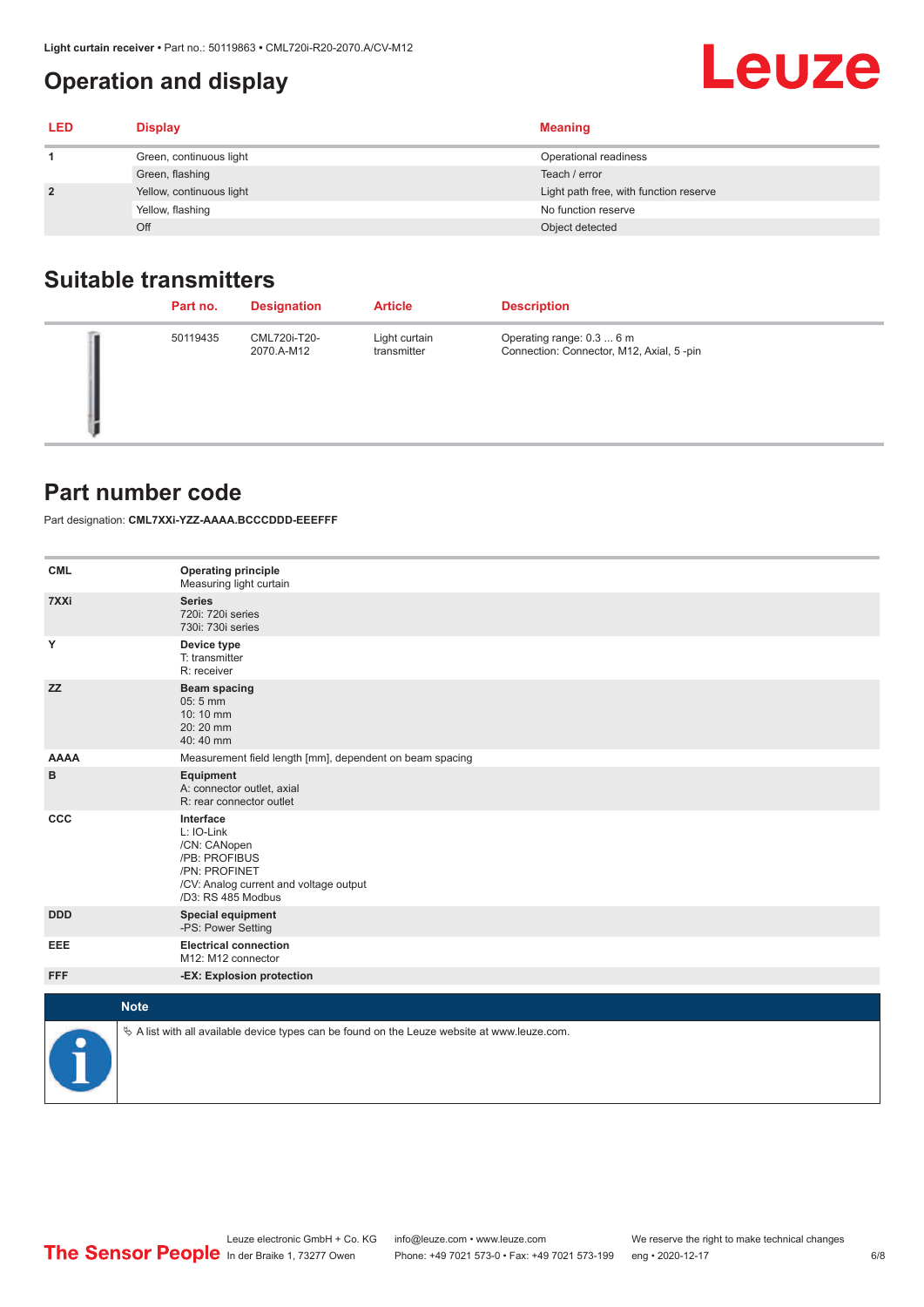#### <span id="page-6-0"></span>**Notes**



#### **Observe intended use!**

 $\%$  This product is not a safety sensor and is not intended as personnel protection.

 $\%$  The product may only be put into operation by competent persons.

 $\%$  Only use the product in accordance with its intended use.

| <b>For UL applications:</b>                                                                                                                                                       |
|-----------------------------------------------------------------------------------------------------------------------------------------------------------------------------------|
| $\%$ For UL applications, use is only permitted in Class 2 circuits in accordance with the NEC (National Electric Code).                                                          |
| V These proximity switches shall be used with UL Listed Cable assemblies rated 30V, 0.5A min, in the field installation, or equivalent (categories: CYJV/<br>CYJV7 or PVVA/PVVA7) |

#### **Accessories**

#### Connection technology - Connection cables

|   | Part no. | <b>Designation</b> | <b>Article</b>   | <b>Description</b>                                                                                                                                          |
|---|----------|--------------------|------------------|-------------------------------------------------------------------------------------------------------------------------------------------------------------|
| § | 50135128 | KD S-M12-8A-P1-050 | Connection cable | Connection 1: Connector, M12, Axial, Female, A-coded, 8-pin<br>Connection 2: Open end<br>Shielded: Yes<br>Cable length: 5,000 mm<br>Sheathing material: PUR |

#### Connection technology - Interconnection cables

|   |                   | Part no. | <b>Designation</b>                     | <b>Article</b>        | <b>Description</b>                                                                                                                                                                                                                                    |
|---|-------------------|----------|----------------------------------------|-----------------------|-------------------------------------------------------------------------------------------------------------------------------------------------------------------------------------------------------------------------------------------------------|
| e | $(\cdot$ : :<br>Þ | 50129781 | <b>KDS DN-M12-5A-</b><br>M12-5A-P3-050 | Interconnection cable | Suitable for interface: IO-Link, DeviceNet, CANopen<br>Connection 1: Connector, M12, Axial, Female, A-coded, 5-pin<br>Connection 2: Connector, M12, Axial, Male, A-coded, 5-pin<br>Shielded: Yes<br>Cable length: 5,000 mm<br>Sheathing material: PUR |

#### Mounting technology - Mounting brackets

|                 | Part no. | <b>Designation</b> | <b>Article</b>      | <b>Description</b>                                                                                                                                                                                                        |
|-----------------|----------|--------------------|---------------------|---------------------------------------------------------------------------------------------------------------------------------------------------------------------------------------------------------------------------|
| <b>All Card</b> | 50142900 | BT 700M.5-2SET     | Mounting device set | Design of mounting device: Bracket mounting<br>Fastening, at system: Through-hole mounting, T slotted hole<br>Mounting bracket, at device: Screw type, Sliding block<br>Type of mounting device: Rigid<br>Material: Steel |

Leuze